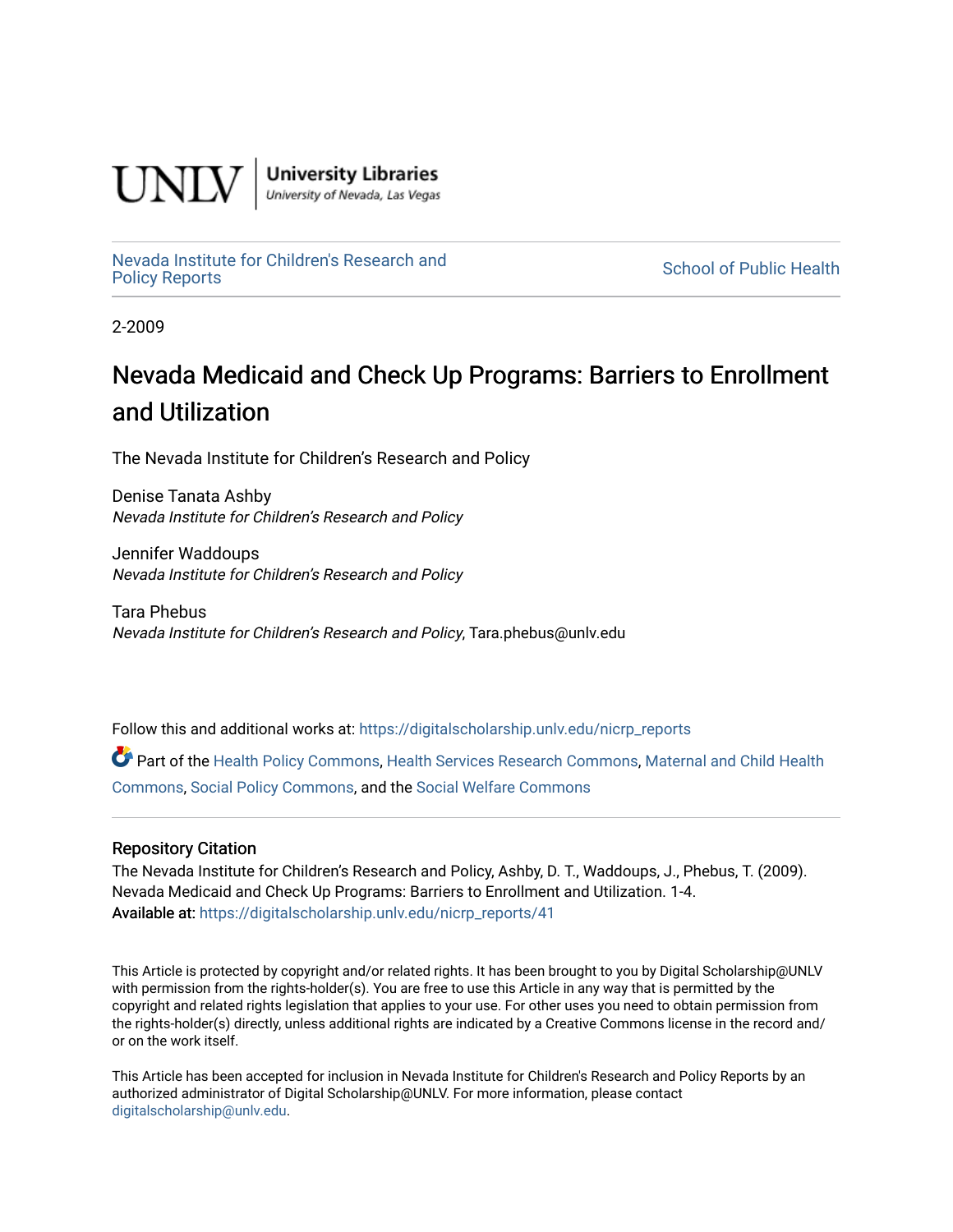# Nevada Institute For Children's Research & Policy STUDY BRIE

# **NEVADA MEDICAID AND CHECK UP PROGRAMS:** Barriers to Enrollment and Utilization

**\_\_\_\_\_\_\_\_\_\_\_\_\_\_\_\_\_\_\_\_\_\_**

Nevada Medicaid and Nevada Check Up programs are vital to ensuring Nevada's children have access to essential health care services. These programs provide health insurance coverage to many of Nevada's lower income children and families. However, many children remain uninsured. In 2008, Nevada was ranked fifth in the country for the percentage of children in the state without health insurance coverage (Families USA 2008, 3). Recently, widespread cuts to both programs as a result of a tight budget and declining state revenues, coupled with state administrative decisions that complicate enrollment and access to health services, have barred many of Nevada's eligible children and families from receiving the care they need. Children's access to health care is compromised in two ways. Eligible children are either denied public insurance coverage altogether or those children enrolled have limited access to health care providers and services. For example, strict eligibility requirements to gain and retain coverage have left many lower income children in Nevada uninsured. The health and financial consequences uninsured children and families face are extraordinary. Children with health insurance are more likely to receive preventive care and early treatment, saving both time and money as measured in school attendance, work attendance by parents, and late or emergency treatment. Overall, children with health insurance are more likely to be healthy.

#### **FEBRUARY 2009**

In an effort to understand the particular barriers to health care access and utilization Nevada's children and families face with these programs, the Nevada Institute for Children's Research and Policy (NICRP) conducted a qualitative study examining these barriers. In the fall of 2008, NICRP staff conducted twenty-six telephone interviews with agency representatives, parents and families, program administrators, and service providers. This report presents a brief overview of the findings of the study and includes four case studies to understand precisely the financial and health problems Nevada's lower income families' experience. Due to the self-selection of participants and the small sample sizes inherent in qualitative data analysis, only limited generalizations could be established in this study.

# **THE BARRIERS**

The study found **four common barriers** Nevada's children and families face at both the enrollment and utilization levels:

## **Limited public knowledge**

Many parents of eligible children (particularly Spanish-speaking parents) are unaware of one or both of Nevada's public health insurance programs, particularly Nevada Check Up. Parents who are aware of the programs are often unfamiliar with the services covered as well as where and how to apply for coverage. Agency representatives who participated in the study stated that information gaps and knowledge barriers were a common complaint among the parents they represent. Specifically, these parents tend to receive inadequate or conflicting information about eligibility requirements and the types of services covered under Nevada's public health insurance programs. To minimize these and

*\_\_\_\_\_\_\_\_\_\_\_\_\_\_\_\_\_\_\_\_\_\_\_\_\_\_\_\_\_\_\_\_\_\_\_\_\_\_\_\_\_\_\_\_\_\_\_\_\_\_\_\_\_\_\_\_\_\_\_\_\_\_\_\_\_\_\_\_\_\_\_\_\_\_\_\_\_\_\_\_\_\_\_\_\_\_\_ Nevada Medicaid and Check Up: Barriers to Enrollment and Utilization Nevada Institute for Children's Research and Policy School of Community Health Sciences, UNLV* 1 of 4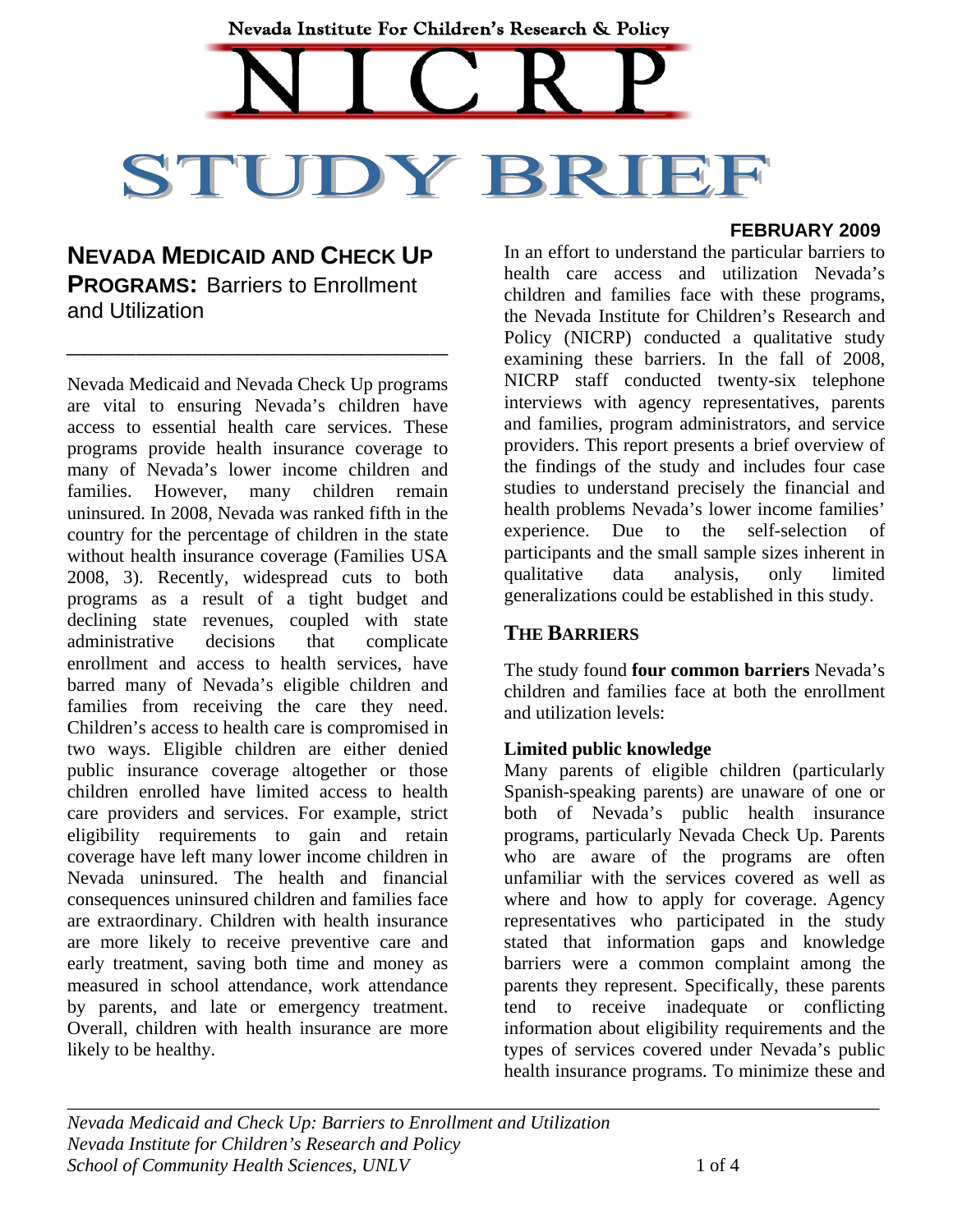other knowledge barriers, states across the country have devoted resources to improving community awareness through targeted outreach programs geared towards minority communities and lower income populations. Research confirms that targeted outreach in areas such as employment centers, schools, and other public settings increase children's enrollment in public health insurance programs (Kaiser Family Foundation 2008: 12). In Nevada, however, state outreach efforts have been minimal. In fact, the program administrators we interviewed revealed there are currently *no state resources* devoted to outreach activities.

#### **The complexity and duration of the enrollment and renewal processes**

Participants indicated that Medicaid and Nevada Check-Up's complex enrollment and renewal processes create barriers to health care access and utilization for parents and families. The parents and agency representatives stated that both Medicaid and Nevada Check Up have unnecessarily long applications and many parents revealed having trouble getting through the entire application. This was particularly true for immigrant parents. The study also found that the enrollment process is unreasonably long, particularly for Nevada Check-Up enrollees. One agency representative indicated that it can take up to 100 days to process applications. One reason given for the delay is program rules that require applicants to send original documentation by mail. Another reason is staff shortages due to the State economic crisis, at a time when the economy is also contributing to a steady increase in the number of new children and families that qualify for coverage. As a result, over 4,000 Nevada Check-up eligible children whose families have applied for coverage are on a waiting list to get into the program (Coolican, 2009).

Nevada Medicaid's renewal policies create a source of instability and disruption in care management for enrolled children. Currently, Nevada requires Medicaid beneficiaries to reenroll in the program *every six months*. Some parents we interviewed encountered problems

when it was time to resubmit income documentation information. For example, one family's two children were abruptly terminated from the program as a result of a slight increase in family income. Another mother we talked to was placed on long-term disability and her children were kicked off Medicaid because her income was not considered to be earned. Abrupt termination of public health coverage can be devastating for children and families. Many children must forgo necessary care, which may impair their daily functioning. Studies found that children with gaps in coverage often go without preventive check-ups and miss out on preventive treatments, such as prescription medication (Olson et al. 2005).

#### **Elimination of necessary services covered under the programs**

Nevada's current economic crisis has decreased the number of funds available for public programs. State budget shortfalls have led to cuts in health care services that are vital to the health and wellbeing of Nevada's children. For example, state officials have cut orthodontia services and nonemergency ocular services for children enrolled in Nevada Check Up. Also, Nevada Check Up has limited dental coverage to \$600 per year. The elimination and/or cutbacks on these essential services have devastating effects. For example, denying ocular service coverage to enrolled children will cause many to go without glasses altogether and will force some to use an outdated prescription glasses. Without the proper eyewear, these children's school performance will be hampered. Cuts to dental coverage will lead to a decrease in preventive dental care visits. Research confirms children's oral health is vital to their overall health and that a lack of regular dental care can severely impact daily functioning. It is estimated that children with oral diseases miss more than 51 million hours of school each year in the United States (Kaiser Family Foundation 2008).

Parents fear these cuts will leave their children without the care they need. It is essential that these programs offer coverage for the most basic

*\_\_\_\_\_\_\_\_\_\_\_\_\_\_\_\_\_\_\_\_\_\_\_\_\_\_\_\_\_\_\_\_\_\_\_\_\_\_\_\_\_\_\_\_\_\_\_\_\_\_\_\_\_\_\_\_\_\_\_\_\_\_\_\_\_\_\_\_\_\_\_\_\_\_\_\_\_\_\_\_\_\_\_\_\_\_\_*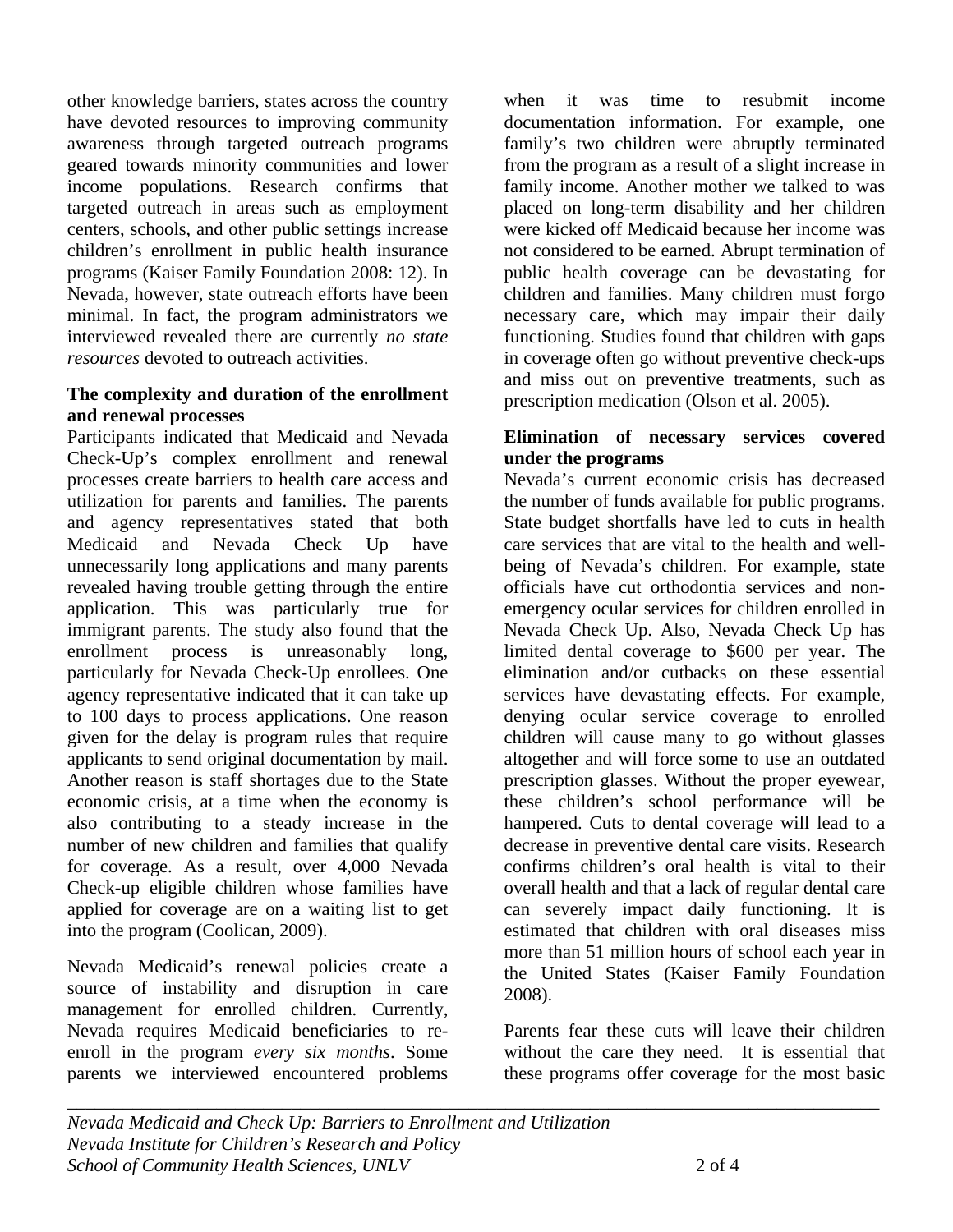services, such as coverage for dental care and eyeglasses.

#### **Lack of available service providers, particularly specialist providers**

Participating service providers expressed general concern with lower reimbursement rates received from Medicaid and Nevada Check Up for treating enrollees. In recent years, service providers across Nevada have had to deny publicly insured patients due to lower reimbursement for services rendered. In particular, many specialists are no longer accepting Medicaid or Nevada Check Up patients because reimbursement rates do not cover expenses. Nevada's pediatric orthopedists have decided to not accept Medicaid patients due to a major decline in reimbursement for services (Allen 2008). This limits the availability of providers for publicly-insured children. For certain specialist services, Nevada's children may have to forgo care or may be forced to travel across state lines to get the care they need.

# **FAMILY CASE STUDIES**

**The Smith family**\* lives in the Las Vegas valley. Ms. Smith has three children aged 12, 8, and 3. Her three children are currently enrolled in Medicaid. Last year, her two daughters' Medicaid coverage was abruptly terminated because Ms. Smith was finally receiving child support payments. Ms. Smith was told to apply for Nevada Check Up. She said the application process was complicated. Once she applied and heard back from the agency, she was informed that her children must be uninsured for six months prior to being eligible. She could not afford private coverage due to high premiums. As a result, the girls were uninsured for a long time putting a strain on the family. Ms. Smith worried they would need care and she simply couldn't pay the out-of-pocket expenses. During this time, her daughter needed a vaccination but could not get it due to the high costs. When her children were covered under Medicaid, she ran into difficulties re-enrolling. She revealed that she was forced to wait until the month that she was the poorest to

apply for Medicaid for her children in order to qualify. When her children were covered under Medicaid, they had trouble accessing the most basic care. Her oldest girl needed braces, as she had severe problems with her teeth but Medicaid would not cover them.

**The Lopez family\*** has a seven year-old daughter enrolled in Nevada Check Up and two sons under five that are uninsured. Mrs. Lopez's younger sons were enrolled in Nevada Check Up for only a short three-month period and then terminated. She has tried to re-enroll her younger sons in the program multiple times and each time has failed. She states that she has given up on the process. As Ms. Lopez explains, "the enrollment process is hard…When enrolling, I get asked for way too much information that I do not have available". When Ms. Lopez's sons were covered for that brief time, it was challenging to get the care that they needed. "When my 3 year old son had a fever, I took him to a clinic. Nobody spoke Spanish, but they asked for my ID and his NV Check Up insurance card. I gave it to them and they said they would not help me". When accessing services with Nevada Check Up coverage, she feels like her children are treated differently from other children. Nevada Check Up is currently threatening to revoke the oldest daughter's coverage *for two years*, as they claim that Mrs. Lopez is behind in her co-payments. She states, "I just do not have the money to pay right now but I will try my best."

**The Jones family\*** lives in northern Nevada. When Mr. Jones' baby was born three months premature, they were income eligible but could not get the baby onto Medicaid. The stress of having a premature baby and the prospect of not having insurance coverage for her were almost more than Mr. Jones could bear. As Mr. Jones states, "I had to go through social security…I had to jump through a lot of hoops to get them to pay the hospital bill. Because she didn't live with me she couldn't be put on my Medicaid". Both of his sons are enrolled in a Medicaid managed-care

*Nevada Medicaid and Check Up: Barriers to Enrollment and Utilization Nevada Institute for Children's Research and Policy School of Community Health Sciences, UNLV* 3 of 4

*\_\_\_\_\_\_\_\_\_\_\_\_\_\_\_\_\_\_\_\_\_\_\_\_\_\_\_\_\_\_\_\_\_\_\_\_\_\_\_\_\_\_\_\_\_\_\_\_\_\_\_\_\_\_\_\_\_\_\_\_\_\_\_\_\_\_\_\_\_\_\_\_\_\_\_\_\_\_\_\_\_\_\_\_\_\_\_*